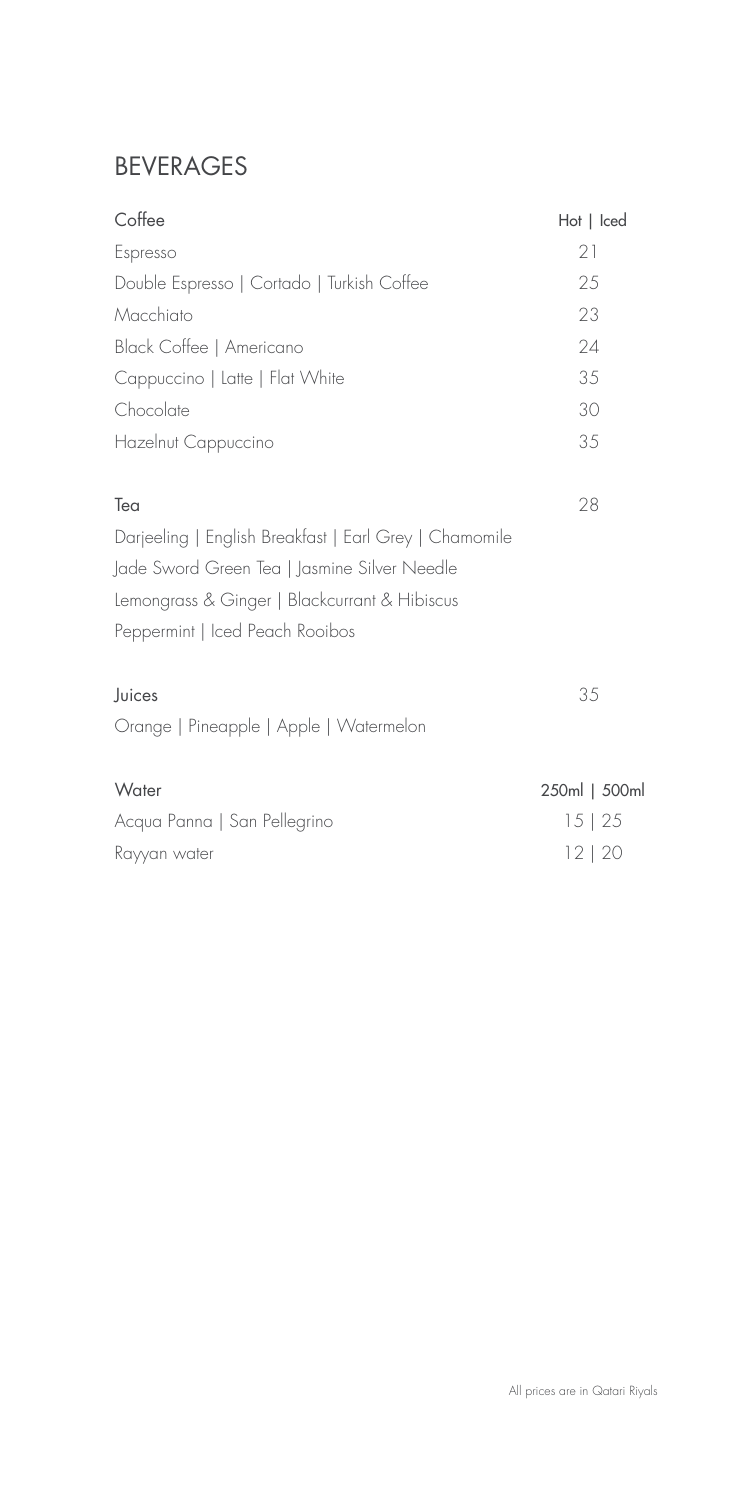#### **BREAKFAST**

| Two Eggs cooked Any Style<br>Fried, boiled or poached<br>Served with Sautéed potatoes, herb baked tomatoes<br>and asparagus<br>ADD YOUR PROTEINS <sup>D</sup><br>Cheese, turkey ham, chicken sausage and veal bacon<br><b>ADD YOUR VEGETABLES</b><br>Mushrooms, tomatoes, bell peppers, onion and spinach | 85                   |
|-----------------------------------------------------------------------------------------------------------------------------------------------------------------------------------------------------------------------------------------------------------------------------------------------------------|----------------------|
| Eggs Benedict <sup>DG</sup><br>Poached egg on a brioche muffin or crispy croissant served<br>with wilted spinach and hollandaise sauce<br>Turkey ham<br>Smoked salmon<br>Portobello Mushroom                                                                                                              | 75<br>15<br>15<br>10 |
| Your choice of croissant with scrambled egg DG<br>Soft scrambled egg in a plain, zaatar or cheese croissant<br>with sautéed spinach and turkey ham                                                                                                                                                        | 85                   |
| Avocado Crostini <sup>DG</sup><br>Toasted sourdough bread with soft scrambled eggs<br>feta cheese cream and smashed avocado served with<br>beetroot hummus, olive oil and black sesame seeds                                                                                                              | 90                   |
| French Toast <sup>DG</sup><br>Brioche bread served with vanilla ice cream and<br>mixed berries                                                                                                                                                                                                            | 85                   |
| Vegan Smoothie Bowl NVG<br>Mixed berries and banana smoothie served in a bowl<br>topped with granola, chia seeds, berries, banana, and<br>coconut shavings                                                                                                                                                | 75                   |
| Cheese Platter <sup>DGN</sup><br>Artisanal cheese with quince paste, grapes, raisins<br>caramelized walnuts and French baguette                                                                                                                                                                           | 90                   |
| Seasonal Fruit Plate V                                                                                                                                                                                                                                                                                    | 50                   |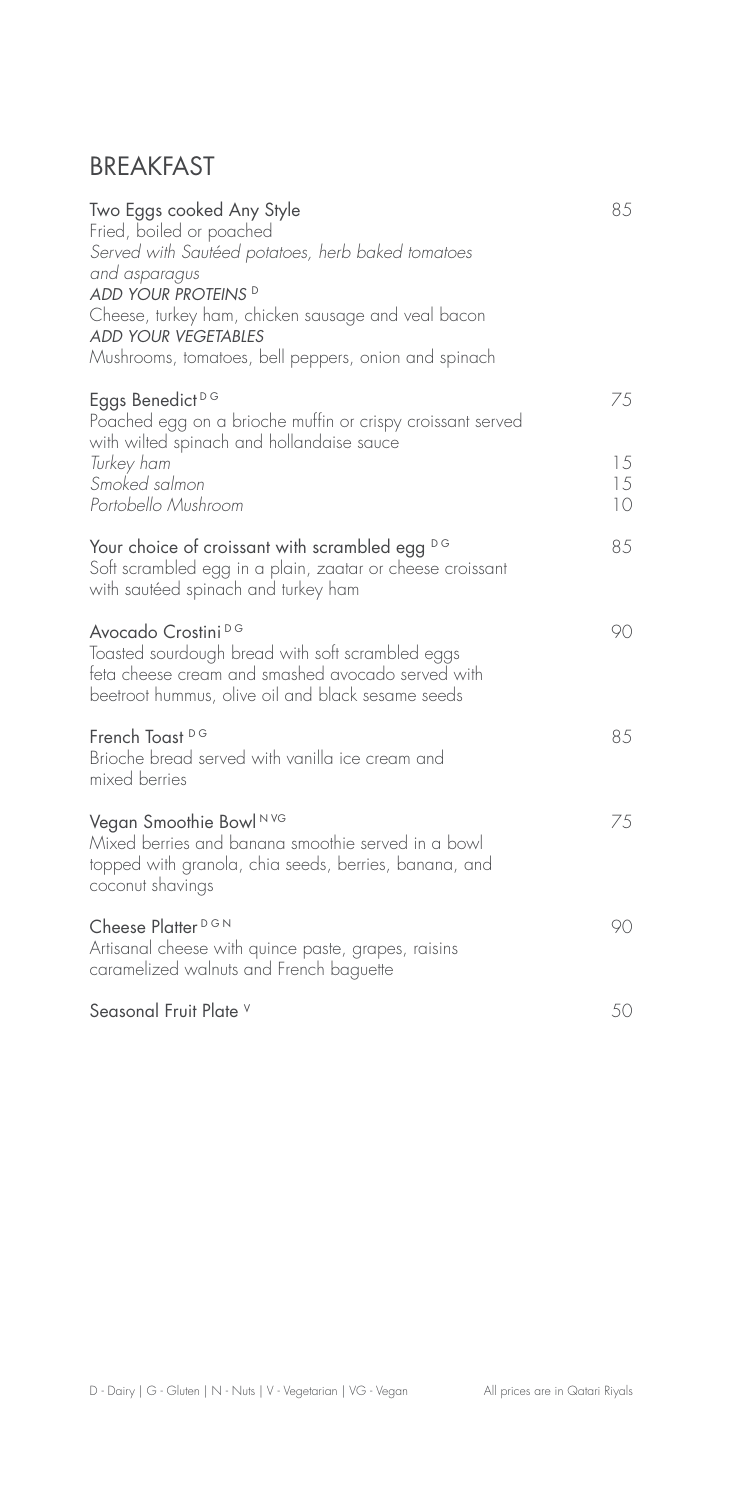## VIENNOISERIES

| Bread Basket DGN<br>Served with butter, homemade berry jam and Malika honey | 55 |
|-----------------------------------------------------------------------------|----|
| Croissant <sup>DG</sup>                                                     | 20 |
| Almond Croissant DGN                                                        | 25 |
| Mixed Berries Croissant DG                                                  | 22 |
| Zaatar Croissant <sup>DG</sup>                                              | 18 |
| Cheese Croissant DG                                                         | 30 |
| Pain au Chocolat DG                                                         | 25 |
| Pain Suisse au Chocolat                                                     | 28 |
| Layered Vanilla Brioche                                                     | 28 |
| Layered Chocolate Brioche                                                   | 28 |
| Sugar Coated Brioche                                                        | 20 |
| <b>Turkey Ham and Cheese Twist</b>                                          | 35 |
| Tomato Oregano Pastry with Feta Cheese                                      | 32 |
| Olive and Oregano Pastry with Feta Cheese                                   | 32 |
| Sausage and Cheese Pastry                                                   | 32 |
| Zaatar and Sesame Roll                                                      | 22 |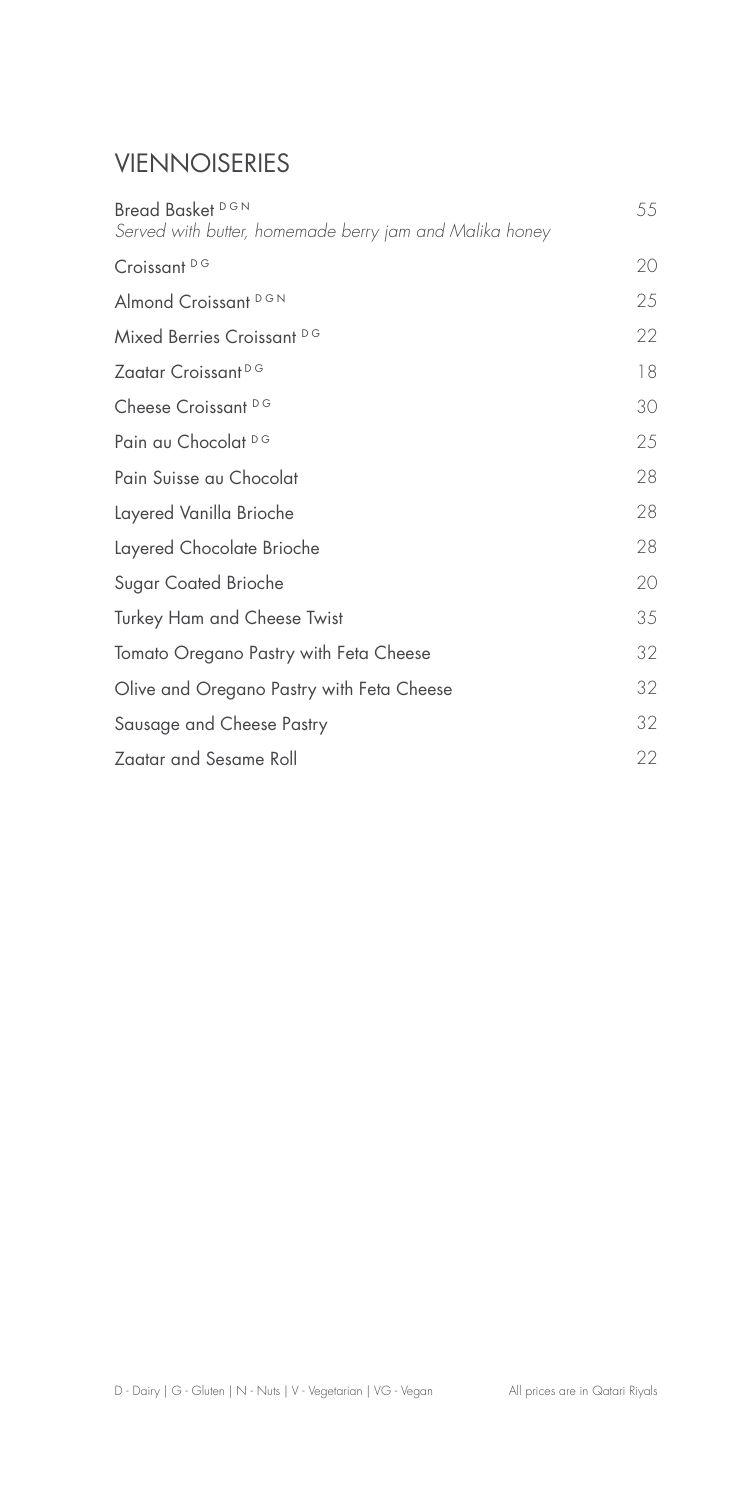# PETITS GÂTEAUX

| Raspberry Chocolate Brownie<br>Brownie cake layered with 66% dark chocolate mousse and<br>a thin raspberry jam                           | 38 |
|------------------------------------------------------------------------------------------------------------------------------------------|----|
| Vanilla Caramel Paris Brest<br>Choux pastry filled with vanilla curd, salted caramel<br>homeamde praline cream and caramelsied Hazelnuts | 38 |
| Strawberry Pistachio Fraisier<br>Pistachio sponge layered with vanilla mascarpone cream<br>fresh starwberries and Italian meringue       | 42 |
| Mango & Passion Fruit Layer Cake<br>Coconut sponge layered with passion fruit and mango curd                                             | 38 |
| Hazelnut Tiramisu<br>Coffee mascarpone cream, espresso sponge, homemade<br>hazlenut praline and dipped in milk chocolate                 | 42 |
| Crème Brulee Raspberry Tart<br>Puffed rice sable, vanilla crème brulee and fresh raspberries                                             | 38 |
| Chocolate Tart<br>Cacao sponge, dark chocoalte ganache and milk<br>chocolate chantilly                                                   | 42 |
| Malika Honey Cake DGN<br>Light Madagascan vanilla mousse and apricot confit with<br>a honey and saffron crémeux                          | 42 |
| MO Cheesecake <sup>DGN</sup><br>Creamy Tahitian vanilla with seasonal fruits on an<br>almond crust                                       | 42 |
| Opera Cake DG<br>Coffee buttercream with 66% dark chocolate ganache                                                                      | 38 |
| Mille-Feuille DGN<br>Caramelized homemade puff pastry and vanilla<br>diplomat cream                                                      | 42 |
| Seasonal Fruit Tart <sup>DGN</sup><br>Seasonal fruits with orange blossom and Madagascan<br>vanilla custard                              | 38 |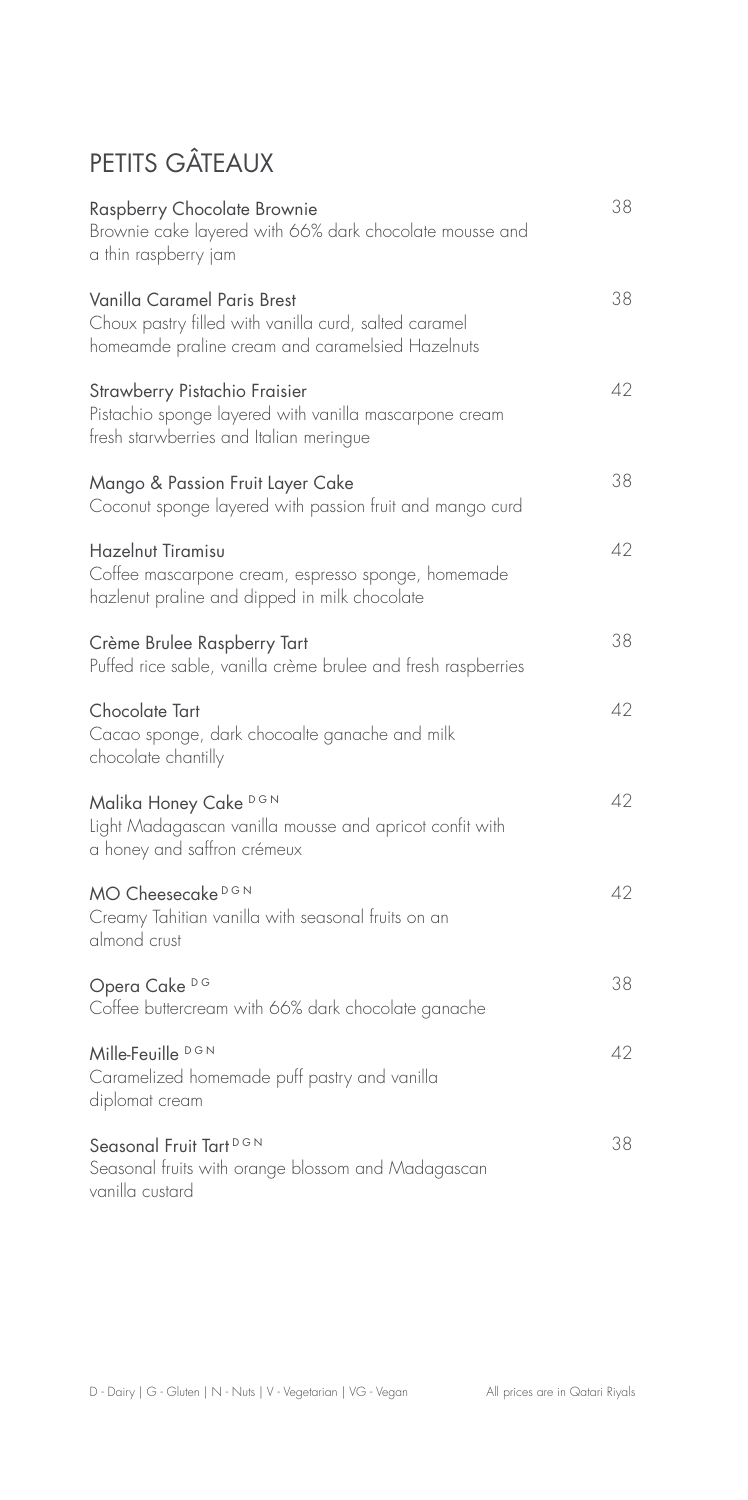#### SALADS

| Vegan Californian Style Poke Bowl VG<br>Boiled quinoa with avocado, cucumber, spring onions<br>and jalapeño peppers served with rice vinegar dressing<br>and fried tofu                     | 7Ο       |
|---------------------------------------------------------------------------------------------------------------------------------------------------------------------------------------------|----------|
| Warm Goat Cheese Salad ND<br>Pan seared goat cheese with hazelnut crust, mesclun lettuce<br>pickled and grilled peach served with peach dressing                                            | 65       |
| Chicken Salad <sup>DN</sup><br>Poached chicken breast with gem lettuce, kale, avocado<br>cucumber, celery, green apple, candied walnut, herb crème<br>fraîche and honey mustard vinaigrette | 50.      |
| Caesar Salad <sup>DG</sup><br>Gem lettuce with anchovies, aged Parmesan cheese<br>croutons, chives and homemade Caesar's dressing                                                           | 50       |
| Vegetarian <sup>V</sup><br>Chicken                                                                                                                                                          | 45<br>75 |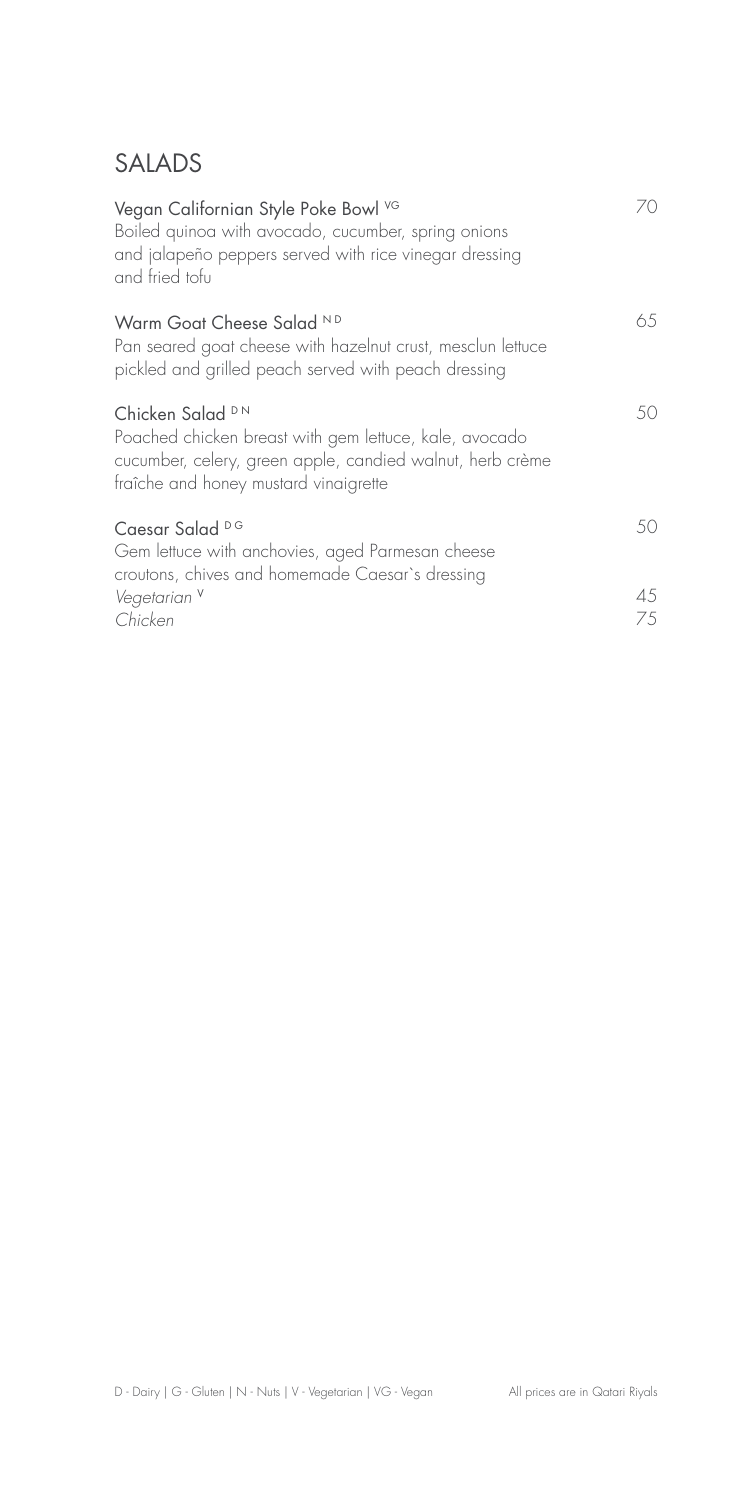### **SANDWICHES**

| Fried Chicken Sandwich GD<br>Crispy fried chicken thigh with sundried tomato mayonnaise<br>mozzarella cheese and rocket lettuce tossed with pomegranate<br>molasses in a brioche bread with sesame seeds | 75 |
|----------------------------------------------------------------------------------------------------------------------------------------------------------------------------------------------------------|----|
| Croissant Sandwich DG<br>Norwegian Smoked salmon, avocado slices, pickled<br>beetroot and dill cream served with rocket leaves                                                                           | 75 |
| Chicken and Avocado Sandwich DG<br>Rye sourdough with slow cooked corn-fed chicken<br>crushed avocado, mozzarella, butter lettuce, Alfalfa<br>sprouts and tomatoes                                       | 75 |
| Croque Madame DG<br>Classic hot sandwich with turkey ham, Gruyère cheese<br>béchamel sauce and pain de mie served with fried egg                                                                         | 70 |
| Brisket Roll <sup>DG</sup><br>Toasted brioche roll with beef brisket, sauteed pickled<br>mushrooms and shredded romaine lettuce served with<br>za'atar mayonnaise and Gruyère cheese                     | 75 |
| Vegan Burger GNVG<br>Vegan burger with red cabbage slaw, coriander tomato<br>salsa and cashew nut mayonnaise served on a<br>soft burger bun                                                              | 90 |
| Tomato and Chickpea Open Sandwich G VG<br>Semi dried beef tomato marinated with sumac powder<br>chickpea pure seasoned with cumin served with crispy<br>chickpea and chives on a toasted Focaccia bread  | 65 |
| French Fries <sup>V</sup>                                                                                                                                                                                | 25 |
| Truffle Fries <sup>D</sup>                                                                                                                                                                               | 45 |
| Cheese Fries <sup>D</sup>                                                                                                                                                                                | 35 |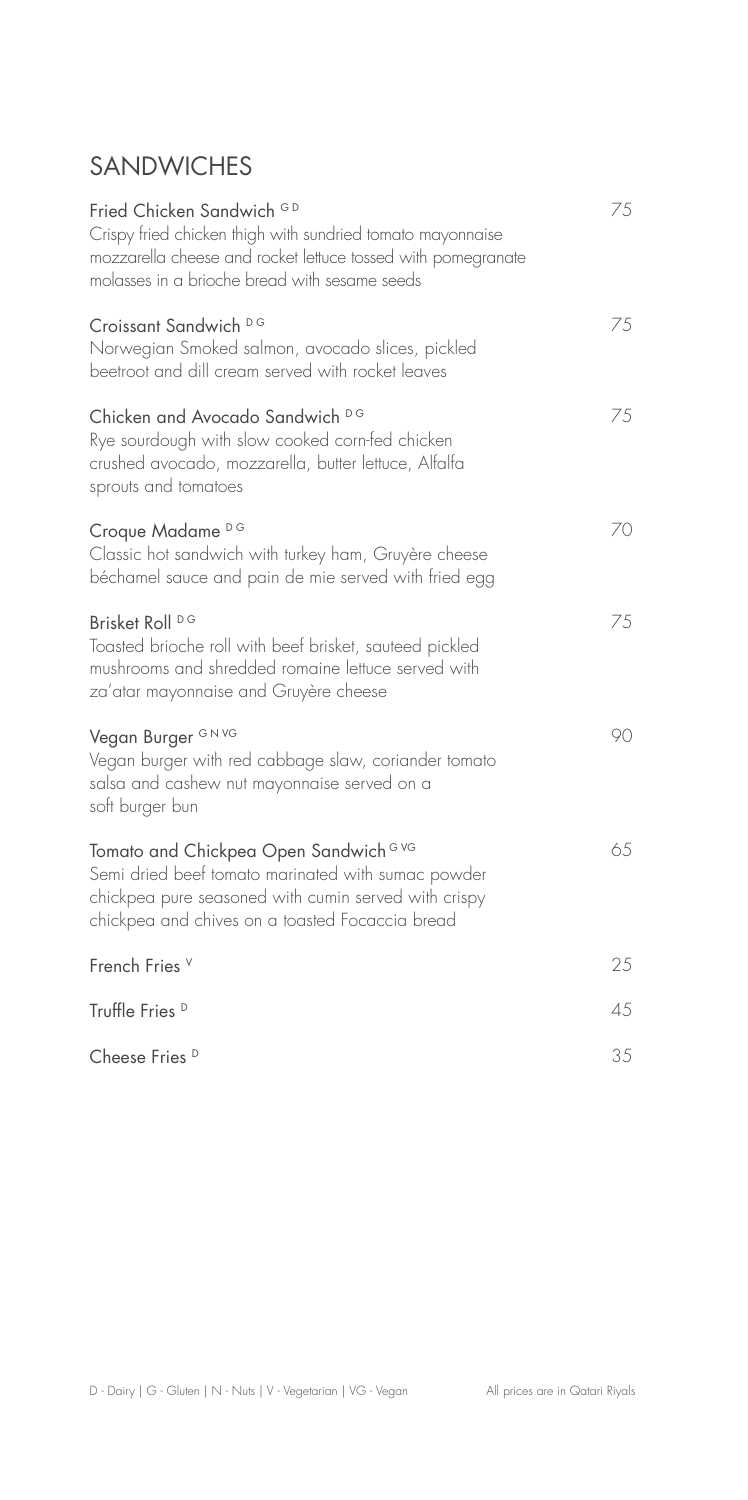## ساندوتش

| ساندوتش دجاج مقلی <sup>¿ ا</sup><br>ورك دجاج مقلى مقرمش مع مايونيز بالطماطم المجففة<br>وجبن موزاريلا وخس وجرجير متبلة بدبس الرمان في<br>خبز البريوش مع بذور السمسم | 75 |
|--------------------------------------------------------------------------------------------------------------------------------------------------------------------|----|
| ساندوتش کرواسون <sup>آغ</sup><br>سلمون نرويجي مدخن وشرائح الأفوكادو ومخلل الشمندر<br>والكريمة بالشبت تقدم مئ أوراق الجرجير                                         | 75 |
| ساندوتش الدجاج والأفوكادو <sup>أغ</sup><br>عجينة الجاودار مئ الدجاج المطهو ببطء والذرة<br>والأفوكادو المهروس وجبن الموزاريلا والخسوبراعم البرسيم<br>والطماطم       | 75 |
| كروك مدام <sup>أغ</sup><br>شطيرة كالسيكية ساخنة مع الحبش وجبن جروير<br>وصلصة البشاميل وبان دو مي تقدم مع بيض مقلي                                                  | 70 |
| بريسكت رول <sup>نغ</sup><br>لفائف البريوش المحمصة مع لحم بقرق بريسكيت<br>وسوتيه الفطر المخلل والخس المقطع يقدم مع مايونيز بالزعتر<br>و جبن جروير                   | 75 |
| فيجان برجر <sup>غن مفن</sup><br>برجر نباتى مع سلطة الملفوف الأحمر وصلصة<br>الطماطم بالكزبرة والمايونيز بالجوز<br>والكاجو يُقدم بخبز البرجر الطري                   | 90 |
| سندويش طماطم و حمص مفتوح مفشف<br>لحم بقرى شبه مجفف منقوع بالطماطم والسماق<br>مع الحمص المتبل بالكمون يقدم مع الحمص الحب وثوم المعمر على<br>خبز فوكاتشيا محمص       | 65 |
| بطاطس مقلية <sup>ن</sup>                                                                                                                                           | 25 |
| بطاطس مقلية بالكمأة أ                                                                                                                                              | 45 |
| بطاطس مقلية بالجبن أ                                                                                                                                               | 35 |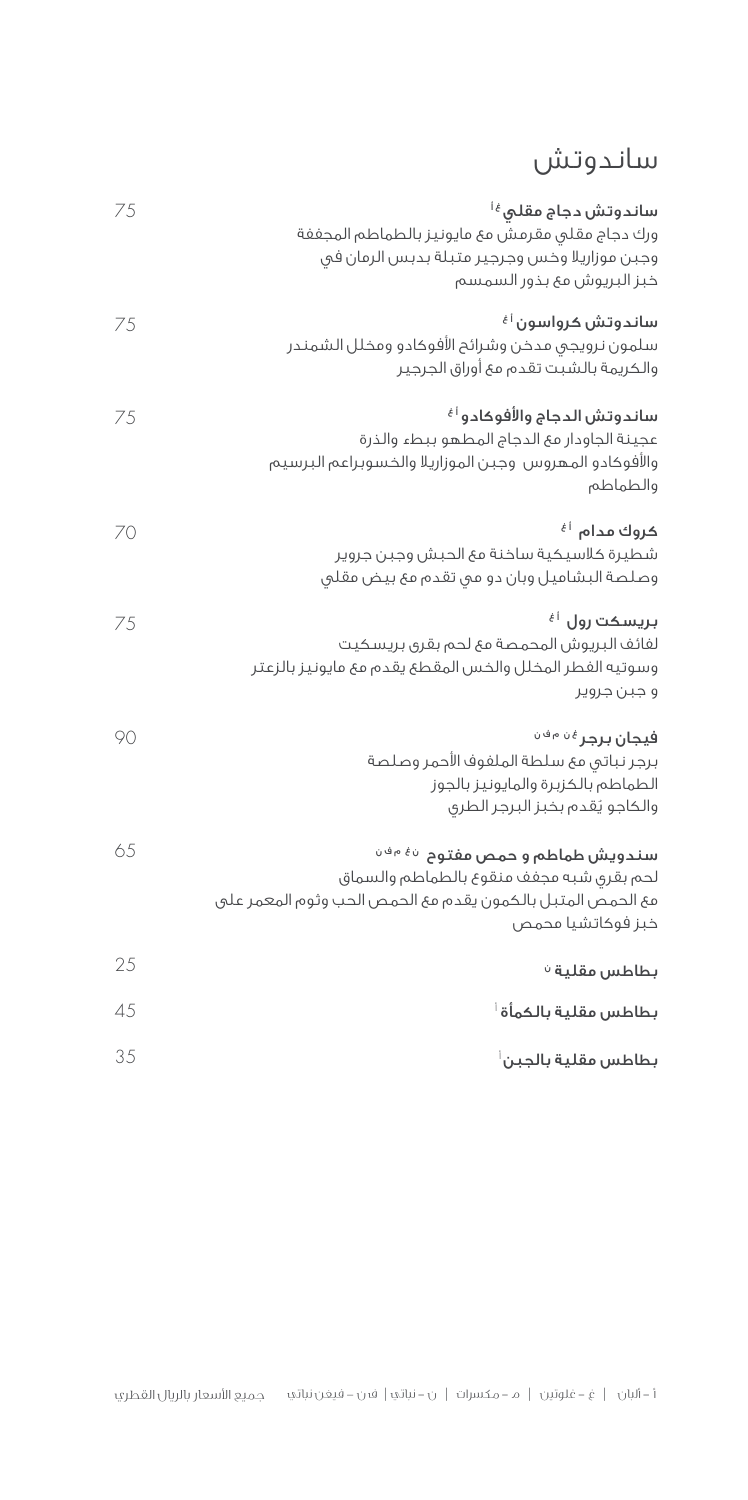#### سلطة

| 70 | طبق بوكي نباتي على الطراز الكاليفورنى <sup>فن</sup><br>كينوا مع الأفوكادو والخيار والبصل الأخضر والفلفل الحلبى<br>تقدم مع صلصة الأرز والخل والتوفو المقلى |
|----|-----------------------------------------------------------------------------------------------------------------------------------------------------------|
| 65 | سلطة جبن الماعز الدافئة <sup>مغ</sup><br>جبن ماعز محمر مع قشرة من البندق والخس والمخلل                                                                    |
|    | والدراق المشوي تقدم مئ صلصة الدراق                                                                                                                        |
| 50 | سلطة الدجاج فع<br>صدر دجاج مسلوق مع الخس والكرنب والأفوكادو<br>والخيار والكرفس والتفاح أخضر والجوز وقشدة<br>بالأعشاب وخل خردل بالعسل                      |
| 50 | سلطة سيزر <sup>أغ</sup><br>خس بالنشوجة مع جبن بارميزان معتق و مكعبات الخبز<br>المحمص، الثوم المعمر و صلصة سيزر محلية الصنع                                |
| 45 | نباتية ف                                                                                                                                                  |
| 75 | بالدجاج                                                                                                                                                   |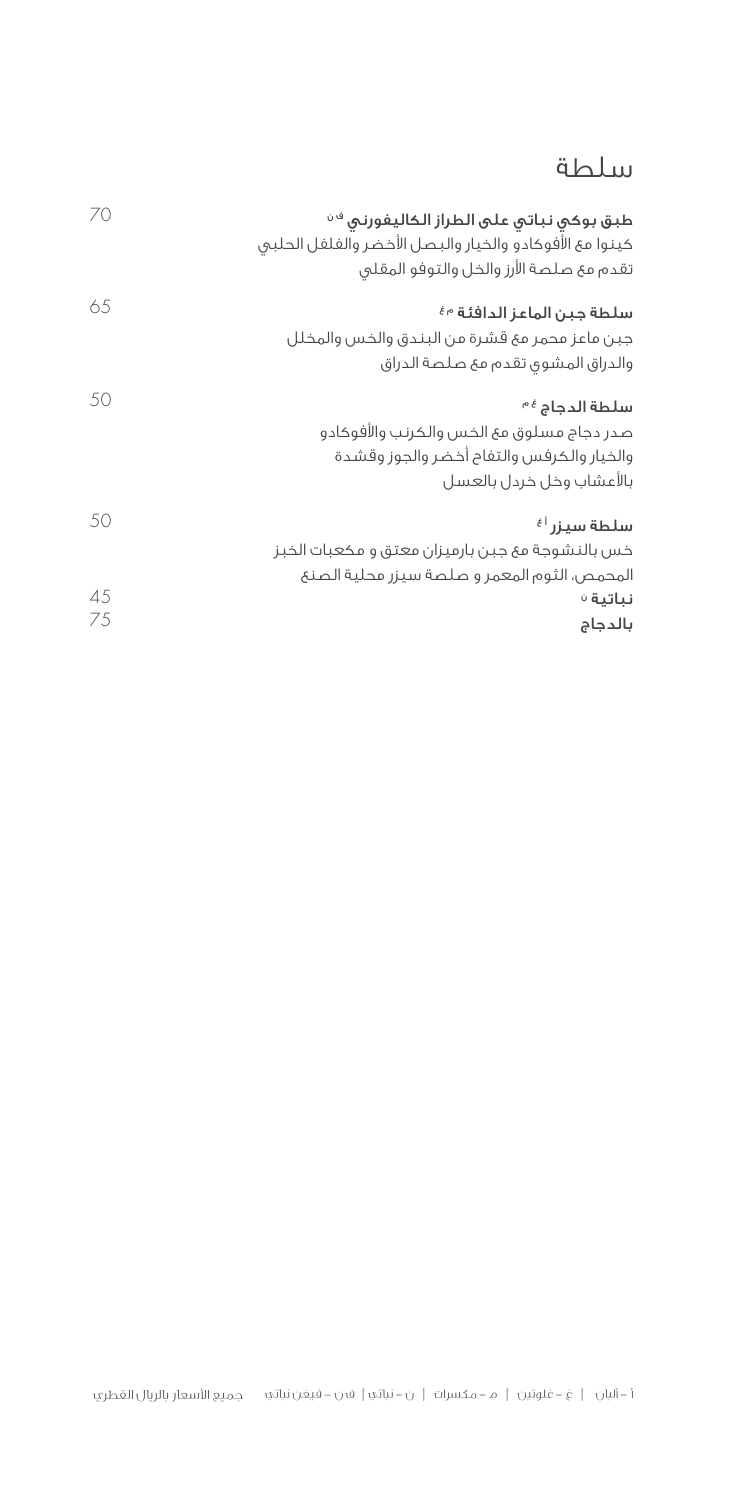# الكعكات الصغيرة

| براوني شوكولاتة التوت<br>كعكة براوني بطبقات من موس الشوكولاتة الداكنة<br>بنسبة ٢٦٪ ومربى التوت الرقيق                      | 38 |
|----------------------------------------------------------------------------------------------------------------------------|----|
| فانيليا كراميل باريس بريست<br>معجنات تشو المحشوة بالفانيليا والكراميل المملح<br>وكريمة البرالين المنزلية والبندق بالكراميل | 38 |
| كعكة الفراولة بالفستق<br>إسفنجة فستق حلبى مئ كريمة ماسكاربون الفانيليا<br>وتوت الطازج والميرنغ الإيطالي                    | 42 |
| كعكة المانجو والباشن فروت<br>مع كعكة جوز الهند والباشن فروت<br>و كريمة المانجو                                             | 38 |
| تيراميسو مع البندق<br>كريمة ماسكاربون بالقهوة، كعكة بالإسبريسو،<br>برالين بالبندق و مغطى بالشوكولاتة                       | 42 |
| تارت الكريم برولى بالتوت <sup>أغم</sup><br>مئ سابلى بالأرز وكريم برولى بالفانيليا<br>والتوت الطازج                         | 38 |
| شوكولاتة تارت كاكاو<br>جاناش شوكولاتة داكنة وشوكولاتة<br>بالحليب شانتيلى                                                   | 42 |
| كيكة بعسل ملكة <sup>أغم</sup><br>موس الفانيليا المدغشقرية الخفيفة، كونفيت<br>المشمش، كريم العسل والزعفران                  | 42 |
| تشيز كيك ماندارين أورينتال <sup>نغم</sup><br>الفانيليا التاهيتية الكريمية مع الفواكه الموسمية و<br>طبقة اللوز              | 42 |
| كعكة الأوبرا أف<br>كريمة الزبدة بالقهوة مع جاناش الشوكولاتة الداكنة<br>بنسبة ٦٦٪                                           | 38 |
| ميل فوق <sup>ني</sup> ْ<br>عجينة باف بايسترق المكرملة وكريمة بنكهة<br>الفانيليا                                            | 42 |
| تارت الفواكه الموسمية أ <sup>غم</sup><br>فواكه موسمية مئ نكهة زهر البرتقال وكاسترد<br>بالفانيليا المدغشقرية                | 38 |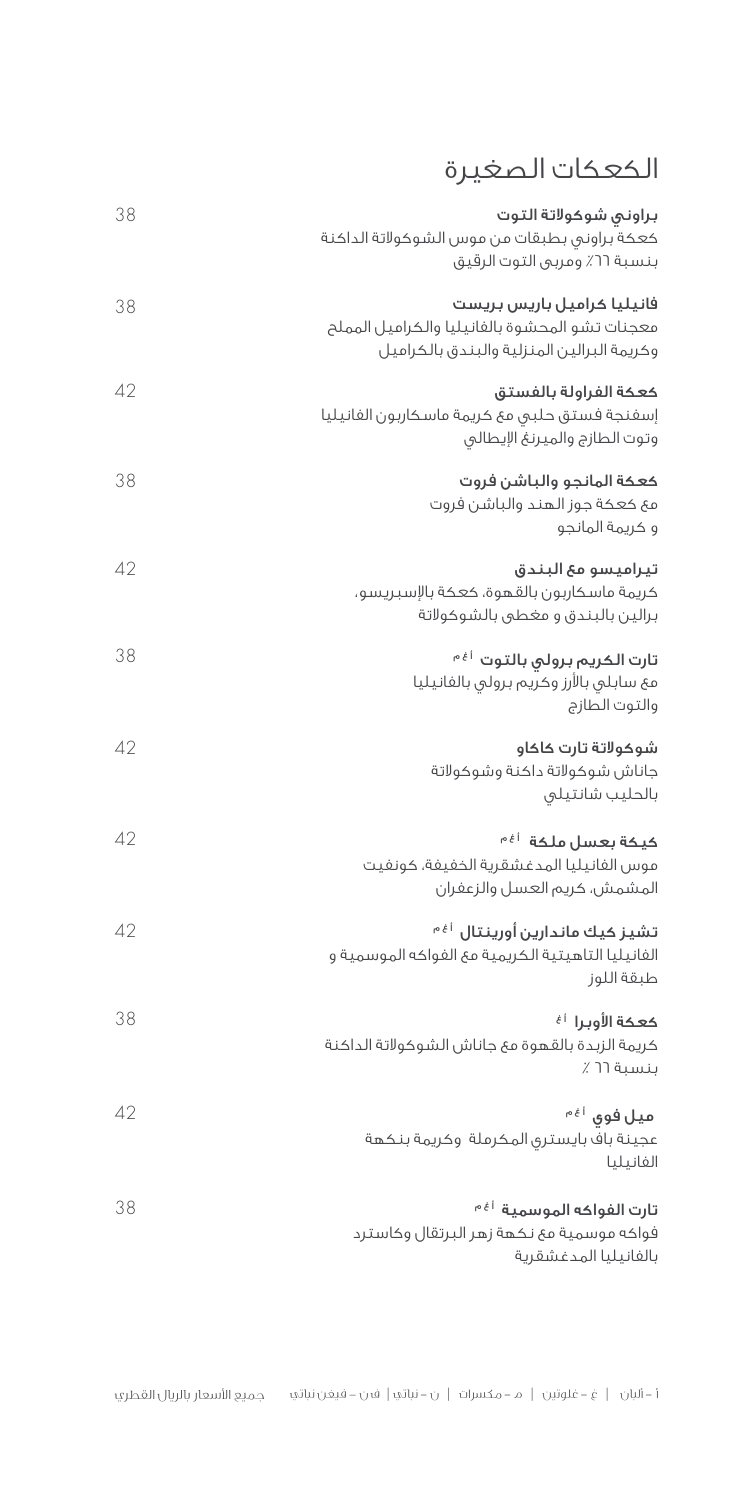## المعجنات

| سلة خبز <sup>أغ</sup> َّ<br>تقدم مع الزبدة، مربى التوت محلى الصنع وعسل مليكة | 55 |
|------------------------------------------------------------------------------|----|
| έĺ<br>كرواسون                                                                | 20 |
| كرواسون اللوز <sup>أغم</sup>                                                 | 25 |
| كرواسون توت المختلط <sup>أغ</sup>                                            | 22 |
| كرواسون الزعتر <sup>اغ</sup>                                                 | 18 |
| كرواسون بالجبن <sup>أغ</sup>                                                 | 30 |
| كرواسون الشوكولاتة <sup>أغ</sup>                                             | 25 |
| بان سويس بالشوكولاتة                                                         | 28 |
| بريوش بطبقات الفانيليا                                                       | 28 |
| بريوش بطبقات الشوكولاتة                                                      | 28 |
| بريوش مغلف بالسكر                                                            | 20 |
| الديك الرومى والجبن تويست                                                    | 35 |
| معجنات أوريجانو الطماطم مع جبنة الفيتا                                       | 32 |
| معجنات الزيتون والأوريجانو مع جبنة الفيتا                                    | 32 |
| معجنات النقانق والجبن                                                        | 32 |
| لفائف الزعتر والسمسم                                                         | 22 |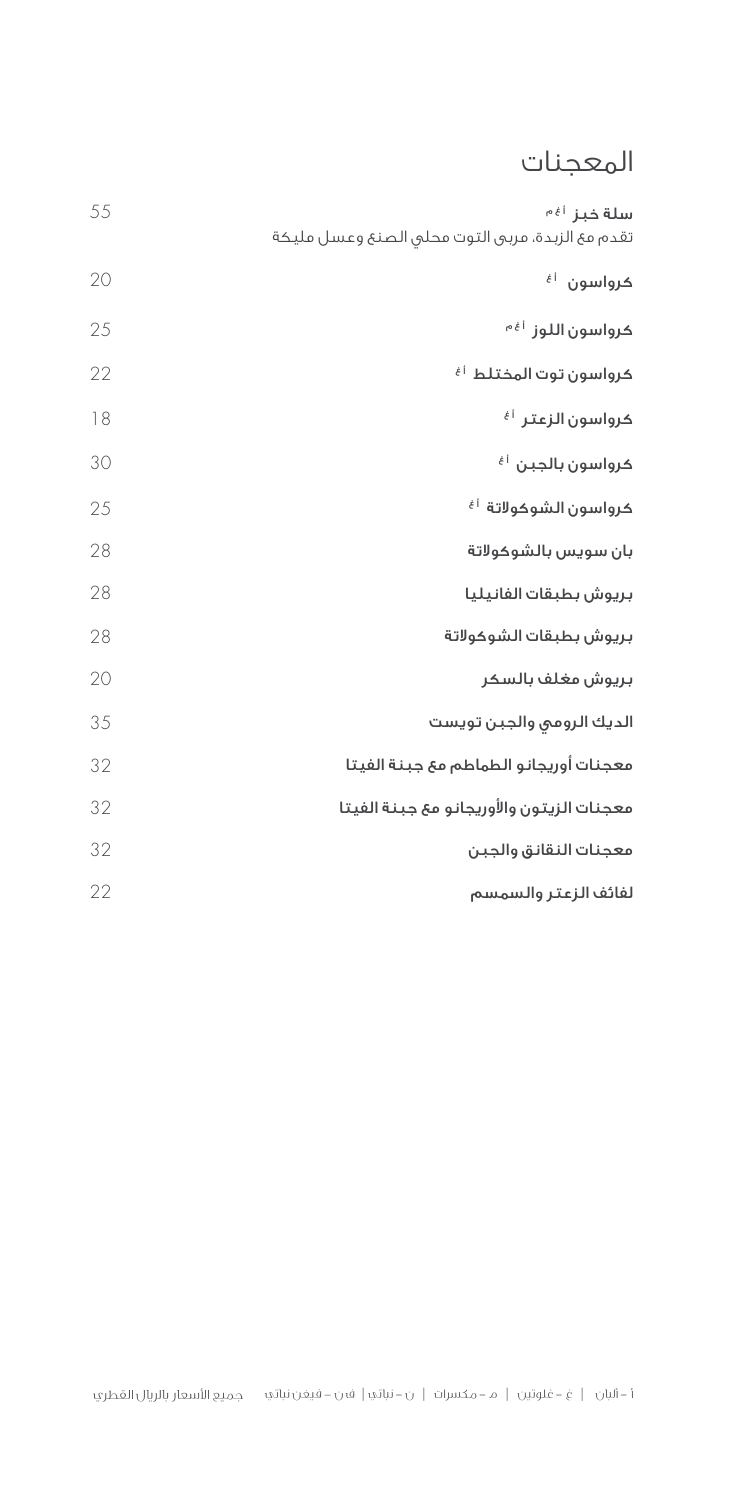# فطور

| بيض محضّر وفق ما ترغب<br>يُقدم مع البطاطاس سوتيه، طماطم<br>مشوية مع الأعشاب وهليون<br>أضف البروتينات التى تحب د<br>جبن، حبش، نقانق الدجاج ولحم مقدد<br>أضف الخضار التي تحب<br>فطر، طماطم، فلفل، بصل وسبانخ | 85       |
|------------------------------------------------------------------------------------------------------------------------------------------------------------------------------------------------------------|----------|
| بيض بنديكت <sup>أ غ</sup>                                                                                                                                                                                  | 75       |
| بيض مسلوق على مافن بريوش أو كرواسون<br>مقرمش يقدم مئ سبانخ وصلصة هولنديز<br>حبش                                                                                                                            | 15       |
| سلمون مدخن<br>فطر بورتوبيللو                                                                                                                                                                               | 15<br>10 |
| اختيارك من الكرواسون مع البيض المخفوق <sup>ا غ</sup><br>بيض مخفوق في كرواسون سادة أو زعتر أو جبن<br>مع سوتيه السبانخ والحبش                                                                                | 85       |
| أفوكادو كروستينى <sup>آ غ</sup><br>خبز مخمر ومحمص مع البيض المخفوق الطرق،<br>كريمة جبن الفيتا والأفوكادو المهروس يقدم<br>مع الحمص بالشمندر وزيت الزيتون والسمسم الأسود                                     | 90       |
| توست فرنسی <sup>ا غ</sup><br>خبز بريوش بالبيض مقلي ومقرمش يقدم<br>مع مثلجات الفانيليا والتوت المشكّل                                                                                                       | 85       |
| زبدية سموثي نباتي <sup>ن مفن</sup><br>سموثي التوت والموز يقدم في زبدية مئ<br>الجرانولا وبذور الشيا والتوت والموز وجوز الهند                                                                                | 75       |
| طبق أجبان <sup>أغ</sup> َّ<br>جبن مصنوع يدويًا مع عجينة السفرجل والعنب<br>والزبيب والجوز بالكراميل والخبز الفرنسي                                                                                          | 90       |
| صحن فواكه موسمية                                                                                                                                                                                           | 50       |